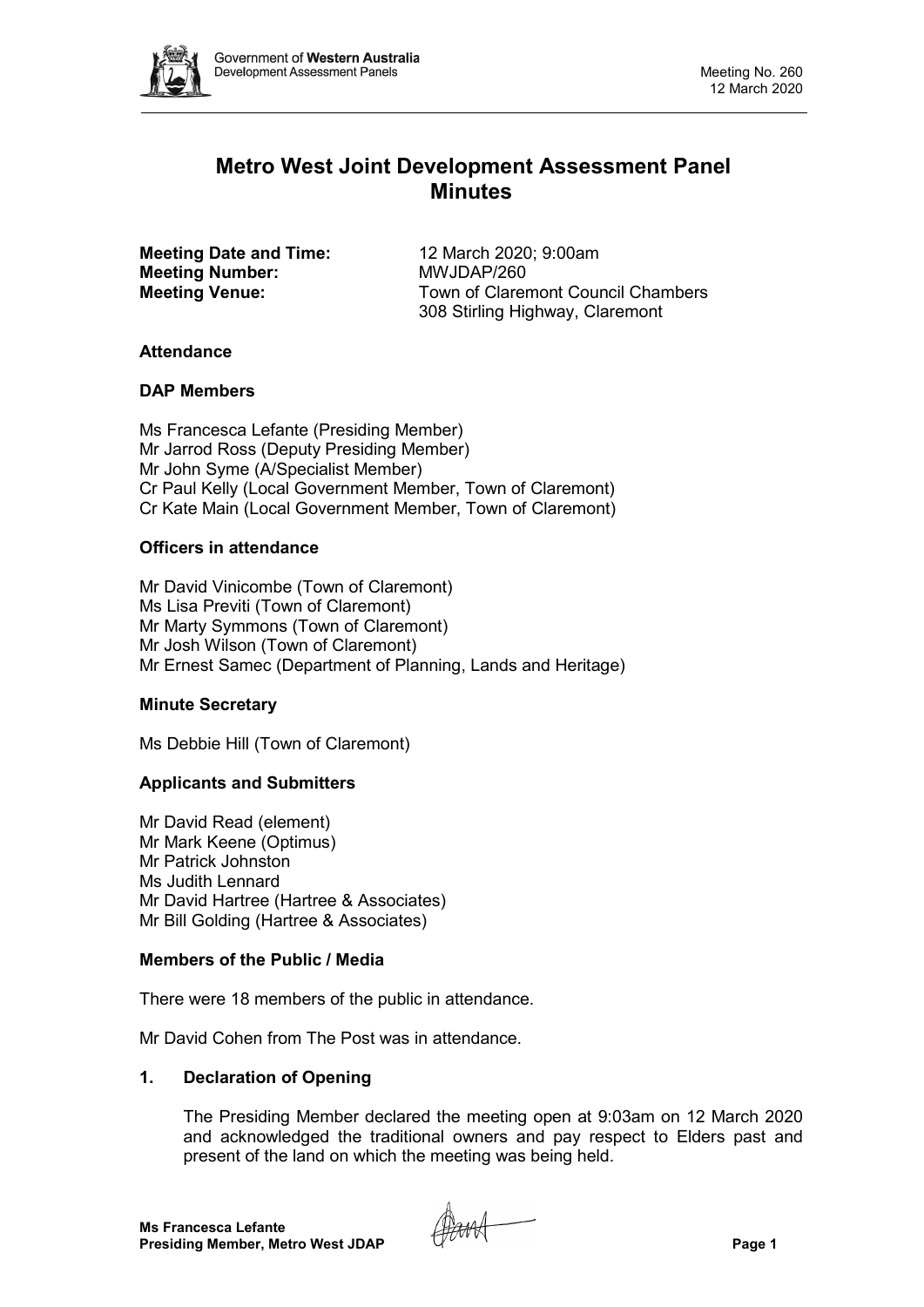

The Presiding Member announced the meeting would be run in accordance with the DAP Standing Orders 2017 under the *Planning and Development (Development Assessment Panels) Regulations 2011*.

The Presiding Member advised that the meeting is being audio recorded in accordance with Section 5.16 of the DAP Standing Orders 2017 which states *'A person must not use any electronic, visual or audio recording device or instrument to record the proceedings of the DAP meeting unless the Presiding Member has given permission to do so.'* The Presiding Member granted permission for the minute taker to record proceedings for the purpose of the minutes only.

The Presiding Member advised that panel members may refer to technical devices, such as phones and laptops, throughout the meeting to assist them in considering the information before them.

#### **2. Apologies**

Mr Jason Hick (Specialist Member) Cr Bruce Haynes (Local Government Member, Town of Claremont)

#### **3. Members on Leave of Absence**

Nil

#### **4. Noting of Minutes**

DAP members noted that signed minutes of previous meetings are available on the [DAP website.](https://www.dplh.wa.gov.au/about/development-assessment-panels/daps-agendas-and-minutes)

#### **5. Declaration of Due Consideration**

All members declared that they had duly considered the documents.

#### **6. Disclosure of Interests**

Nil

### **7. Deputations and Presentations**

- **7.1** Mr Patrick Johnston addressed the DAP against the application at Item 8.1.
- **7.2** Ms Judith Lennard addressed the DAP in support of the application at Item 8.1.
- **7.3** Mr Mark Keene (Optimus) addressed the DAP in support of the application at Item 8.1.
- **7.4** Mr David Read (element) addressed the DAP in support of the application at Item 8.1 and responded to questions from the panel.
- **7.5** Mr David Hartree (Hartree & Associates) addressed the DAP in support of the application at Item 8.1 and responded to questions from the panel.

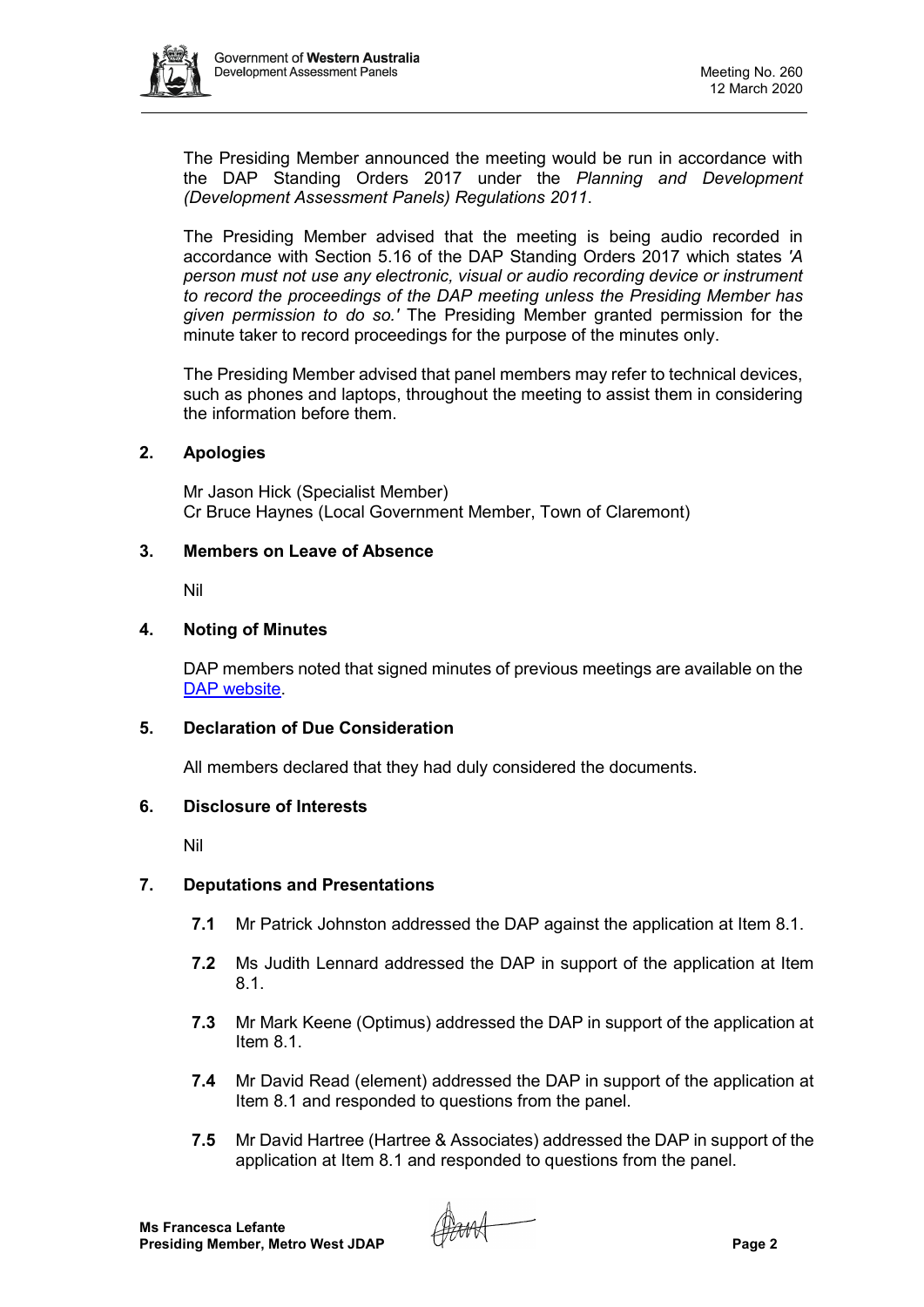

**7.6** The Town of Claremont officers addressed the DAP in relation to the application at Item 8.1 and responded to questions from the panel.

## **PROCEDURAL MOTION**

#### **Moved by:** Ms Francesca Lefante **Seconded by:** Mr Jarrod Ross

That the Metro West JDAP receive legal advice from representatives of the Department of Planning, Lands and Heritage, and that such advice is received behind closed doors, in accordance with section 5.10.2g of the DAP Standing Orders 2017.

### **The Procedural Motion was put and CARRIED UNANIMOUSLY.**

*The meeting was closed to the public at 10:28am. The meeting was re-opened to the public at 10:57am.*

### **8. Form 1 – Responsible Authority Reports – DAP Application**

**8.1** Property Location: Lot 102 (256) Stirling Highway, Claremont Development Description: Eight storey mixed use development **Element / Optimus Private Equity** Owner: Zena Nominees Pty Ltd Responsible Authority: Town of Claremont DAP File No: DAP/19/01633

### **REPORT RECOMMENDATION**

**Moved by:** Cr Paul Kelly **Seconded by:** Cr Kate Main

That the Metro West JDAP resolves to:

1. **Refuse** DAP Application reference DAP/19/01633 and accompanying plans Attachment 3 in accordance with Clause 68 of Schedule 2 (Deemed Provisions) of the Planning and Development (Local Planning Schemes) Regulations 2015, and the provisions of the Part V of the Town of Claremont Local Planning Scheme No. 3, and pursuant to clause 24(1) and 26 of the Metropolitan Region Scheme for the following reasons:

#### **Reasons**

- 1. The proposed building height of eight storeys exceeds the permitted height limit of six storeys for a site not identified as a 'Designated Landmark Site' under the Town of Claremont's Stirling Highway Local Development Plan 2016.
- 2. The proposed building height does not allow adequate solar access to the residential properties to the south (Residential Design Codes Volume 2 – Apartments Element Objective O2.2.4).
- 3. The proposed residential plot ratio of 3.4 substantially exceeds the intended plot ratio of 1.3 under the Residential Design Codes based on an intended residential density code of R100 for the entire site. This will result development with a bulk and scale that exceeds the planned character of Stirling Highway under the Town of Claremont's Stirling Highway Local Development Plan 2016 (Residential Design Codes Volume 2 Element Objective O2.5.1).